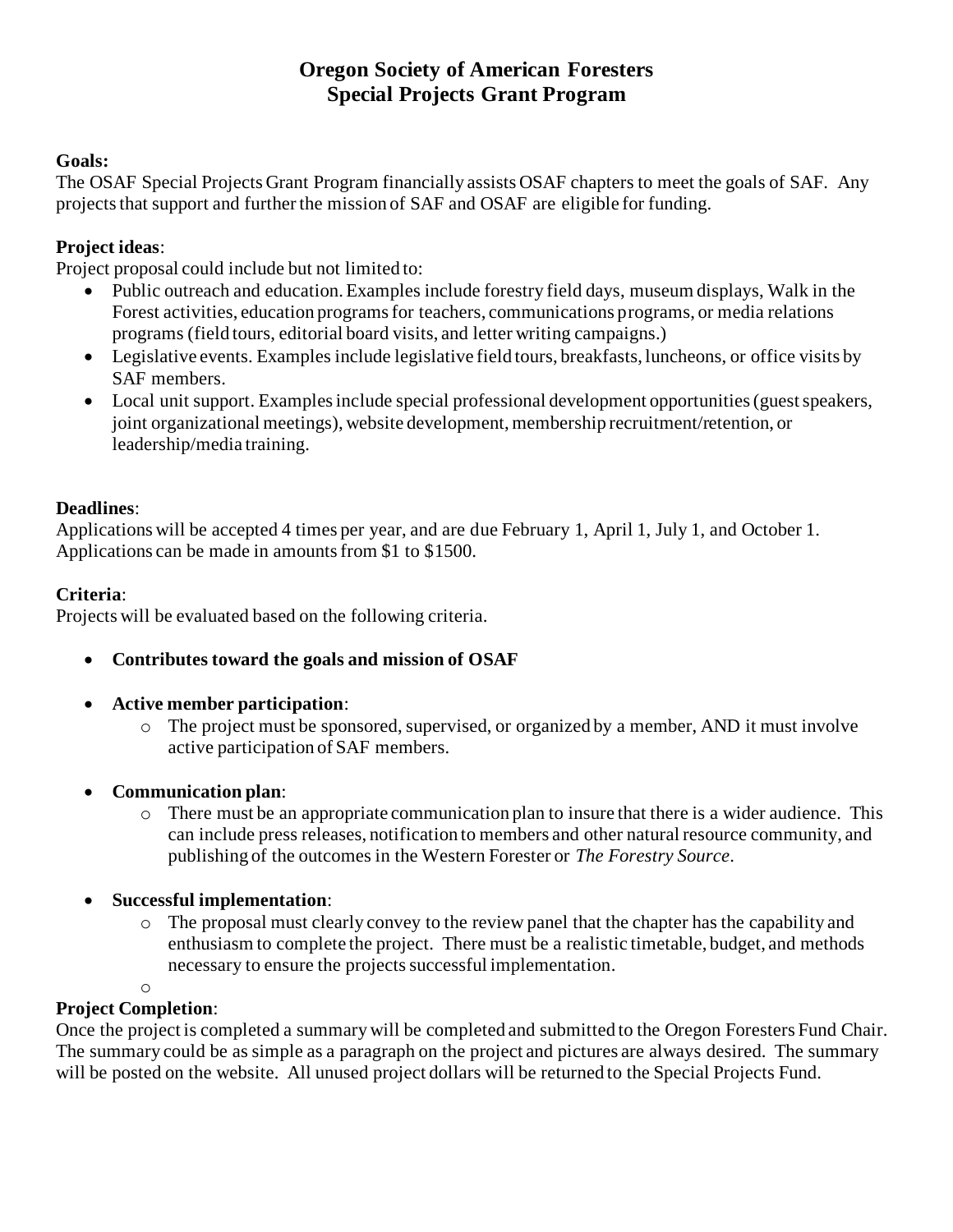# **Oregon Society of American Foresters Special Projects Grant Program**

#### **Project Proposal**

The proposal must be typed. The project proposal will include:

The information form The budget form A narrative – This can be short, 1 page or less is fine.

Narrative will include:

- A. Project Summary
- B. Objectives
- C. Target audience
- D. Methods
- E. Evaluation how will you measure success
- F. Recognition how will OSAF be connected and credited for the project.
- G. Community service describe the community service or benefit that this project provides
- H. Member involvement show what OSAF members are responsible for and how many members will be directly involved in the project.
- I. Communication plan describe what you will do for internal and external communications.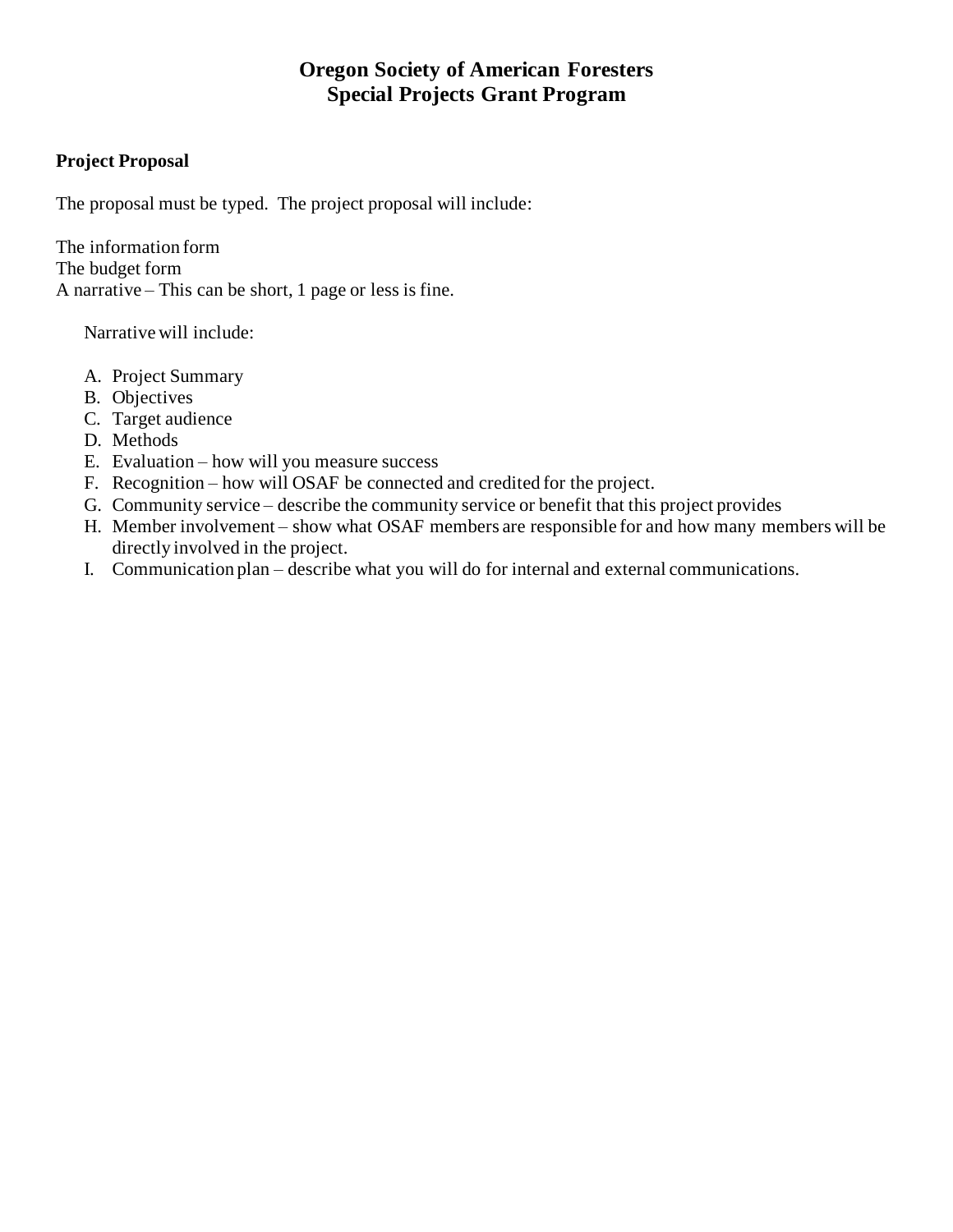# **OSAF Special Projects Fund Information Form**

**Date**: **Requesting OSAF unit**:

**Partners**:

**Amount of Funds requested** (from \$1 to \$1500):

**Project Title**:

# **Expected Date of Project Completion**:

## **Project Manager**:

Name: Address:

Phone: FAX: Email

Signature: <u>Constantine and Signature:</u> Constantine and Signature: Constantine and Signature: Constantine and Signature: Constantine and Signature: Constantine and Signature: Constantine and Signature: Constantine and Sign **Date**: